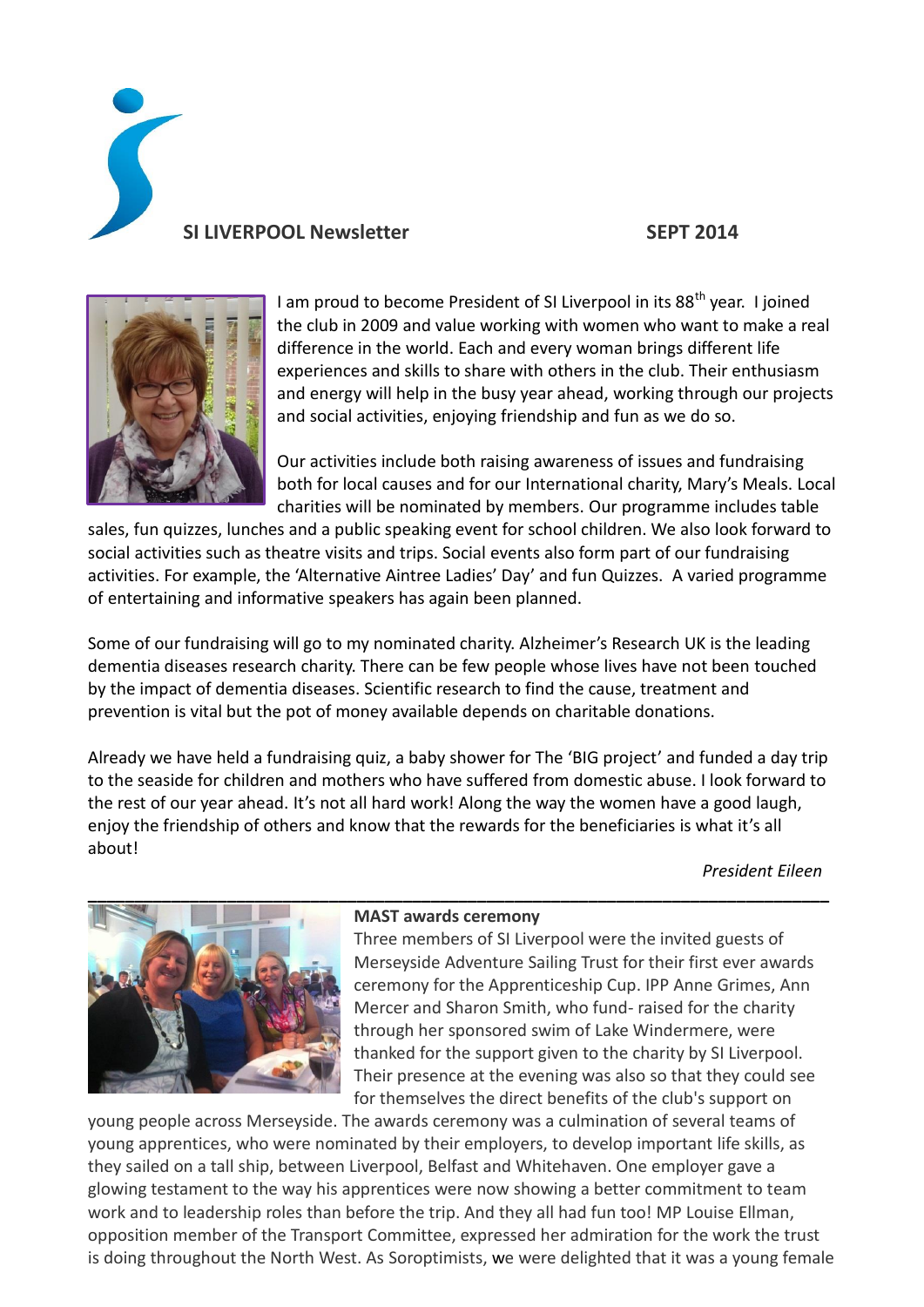apprentice who was the overall winner! Well done Laura Woodlass!



## **Anne Mercer**

Having left banking after nearly 30 years, latterly as a Client Relationship Manager in Wealth Management and Retail, I decided to do what I'd wanted to do for a number of years and start my own business. So I decided to train as an independent travel consultant and under the umbrella of a worldwide franchise, launched Mercer Travel earlier in the year. My husband Dave and I have travelled extensively over the past 20 years and as this is something I

thoroughly enjoy and am interested in, I thought this was the best route to channel my selfemployment. With the help of The Women's Organisation in Liverpool, I have completed many supportive courses e.g. Planning for Success, Tax and National Insurance and Marketing via Social Media and the business is now up and running. I gain my business through friends and family, referrals and lots of local networking and have recently partnered with a local Wedding House for honeymoons and overseas weddings. I advertise through Facebook and my website will be available shortly.

I can honestly say that, although I enjoyed my banking career, it's the best thing I've ever done, who else can say they go round the world every day!

**\_\_\_\_\_\_\_\_\_\_\_\_\_\_\_\_\_\_\_\_\_\_\_\_\_\_\_\_\_\_\_\_\_\_\_\_\_\_\_\_\_\_\_\_\_\_\_\_\_\_\_\_\_\_\_\_\_\_\_\_\_\_\_\_\_\_\_\_\_\_\_\_\_\_\_\_\_\_\_\_**

## **Battle of the Brains**



*Teams at work!*

The winning team, *'The Thinkers',* was closely followed by *'Quizzing between the Wines'* (who also won the prize for the best team name, chosen by bar staff earlier!). President Eileen thanked all who had helped and supported the event.

In early July, SI Liverpool held their first fundraiser in aid of Alzheimer's Research UK. The quiz was provided by ARUK. The evening raised £404 and all enjoyed the evening quiz, raffle and prizes.



*Overall Winners*

### **Malala inspires young women in Liverpool**

**\_\_\_\_\_\_\_\_\_\_\_\_\_\_\_\_\_\_\_\_\_\_\_\_\_\_\_\_\_\_\_\_\_\_\_\_\_\_\_\_\_\_\_\_\_\_\_\_\_\_\_\_\_\_\_\_\_\_\_\_\_\_\_\_\_\_\_\_\_\_\_\_\_\_\_\_\_**

President Eileen and Vice President Joan were invited to attend World Merit Day when Malala made her visit to Liverpool. She spoke to a packed hall and, in a lively humorous interview with Sir Ken Robinson, education expert and best selling author she expressed she wanted to inspire in young persons that education empowers and contribute towards independence. 'A Woman's voice is more powerful than any other voice' Also Malala expressed her concern and sadness that so many children are not attending school, especially girls in Syria. Chris Arnold the founder and CEO World Merit presented Malala with an award in recognition for inspiring education for young people.

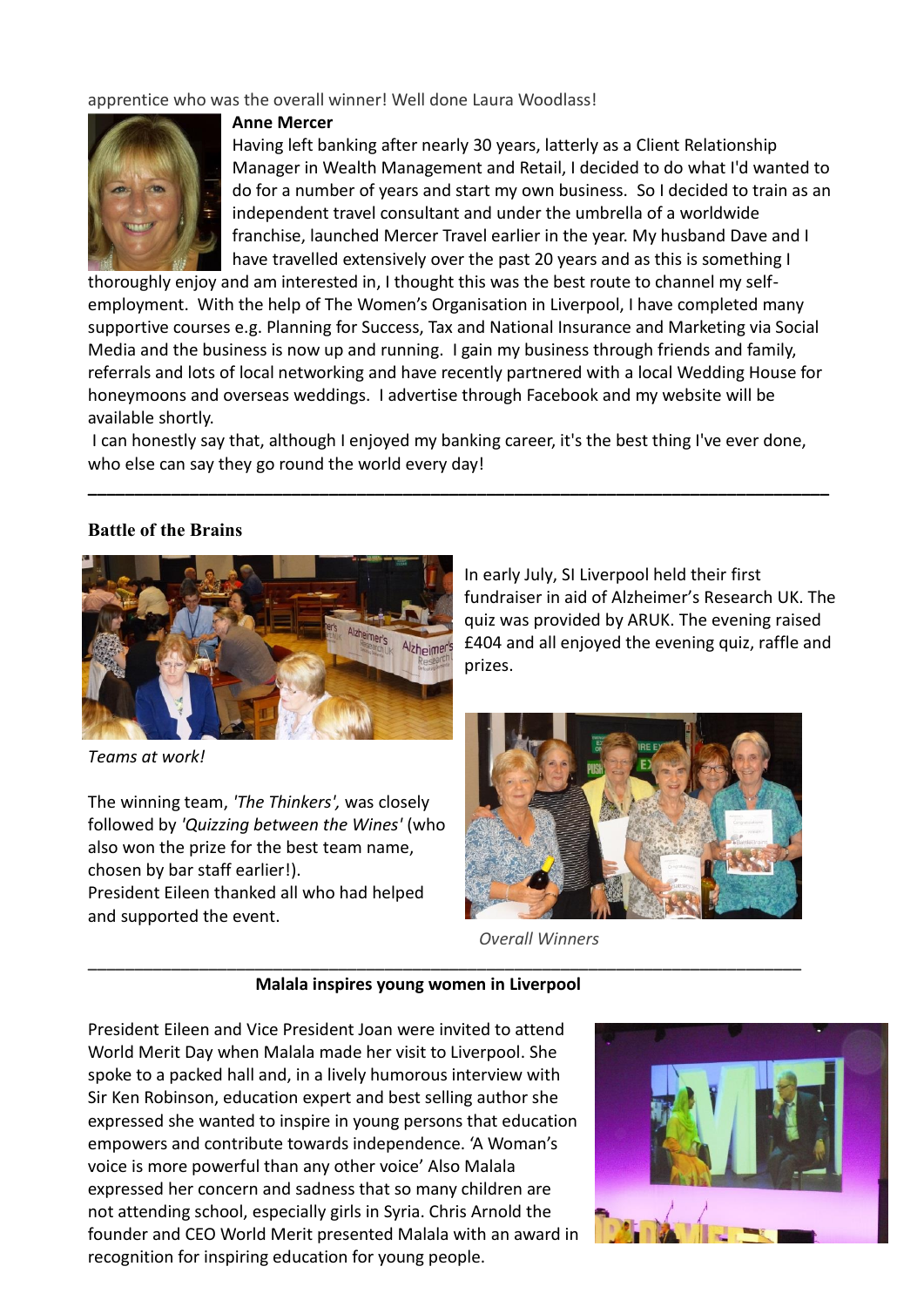# **BIG Project / Guess the baby**

After the June club meeting SI Liverpool decided to have fun and boost their donation to the BIG (Birthing in the Gambia ) project. First, a baby shower bought in many items suitable for newborns. These were donated to Alder Hey Hospital and the neonatal unit at Liverpool Women's Hospital.



 *Just look at us now!*

Next, a fun quiz with photos of members as babies had us all guessing and laughing over who was who! We raised a further donation of £25 for the international project. Some members are seen posing with their photos, still trying to convince others that they were once so cute.

# **Summer fun for Centre 56**

A donation was given by Liverpool SI to C56 (£502) to help towards financing trips during the summer holidays for the nursery and after-school children with their mothers. ( these trips were to be a rare treat for the children) The main visit was to Southport Pleasure Beach on Saturday 16<sup>th</sup> August. On the day they were accompanied by Diane Hill and Pat Roberts. Radio City 'Cash for Kids' provided lunch for the under fives while the club contributed towards paying for lunches for the mums. A very excited group of children and parents boarded the coach and on arrival at Southport they all were given wristbands and attended a free Radio City Show.

*\_\_\_\_\_\_\_\_\_\_\_\_\_\_\_\_\_\_\_\_\_\_\_\_\_\_\_\_\_\_\_\_\_\_\_\_\_\_\_\_\_\_\_\_\_\_\_\_\_\_\_\_\_\_\_\_\_\_\_\_\_\_\_\_\_\_\_\_\_\_\_\_\_\_\_\_\_\_\_\_*

On arrival the children received cards worth five rides each. Braving a chilly day, they did not allow this to dampen their enjoyment and fortunately the rain held off. The group also enjoyed the swing park, a walk down the pier and visited the Penny Slot machines but it was too cold to play on the beach. All enjoyed the day very much.

The nursery also took advantage of bus and train trips especially as the under- fives go free! So they only had to pay for the after school children. The places they managed to visit included New Brighton, Albert Dock, Museums and, as they really enjoyed visiting Otterspool Prom they went again!

All the children, staff and parents sent a big thank you to the club members and were very grateful for the donation that helped towards the cost of the trips. They sent a beautiful hand made thank you card.



*Story continues below…….*